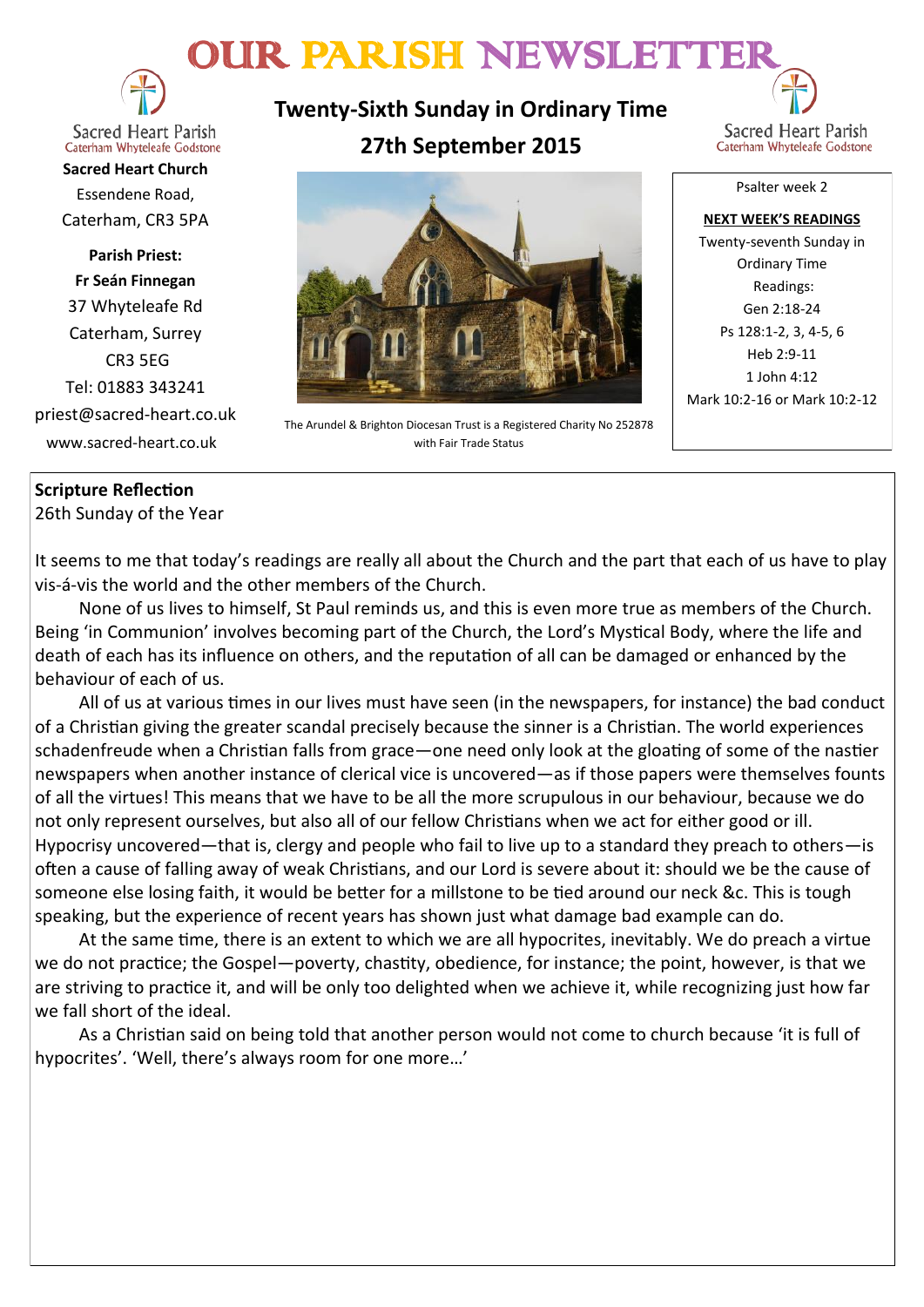#### **Liturgy day with Catherine Christmas**

10th Oct 10.00am - 5.00pm at St Ambrose, Warlingham. The day is aimed at readers in the morning and musicians in the afternoon. There will be a poster in the porch with further details. If you are interested in taking this opportunity which is so close to home contact Eliz Wood at elizabeth.wood11@btinternet.com.

Catherine Christmas is the Liturgy Advisor for the Diocese of Arundel & Brighton.

The Mullen family would like to thank everyone for their prayers and support following the sudden loss of Bridie, while on holiday in Ireland. A Mass will be offered in thanksgiving. Your cards and words have helped the family immensely.

#### **THE JOHN FISHER SCHOOL - vacancy** TEACHER OF PHYSICAL EDUCATION

Required from  $1<sup>s</sup>$  January 2016



TLR 2C £2,587 available for suitably qualified candidate Completed application forms should be sent with a covering letter to Janet Rigby, Office Manager on [jrigby3@suttonmail.org](mailto:jrigby3@suttonmail.org) by the closing date: Friday, 9<sup>th</sup> October 2015. Interviews will be held on Tuesday, 20<sup>th</sup> October 2015. **St Philomena's Catholic High School for Girls**

It has come to our attention that Parishioners are no longer getting lifts to Mass who once were. We have tentatively approached East Surrey Dial-a-Ride to see whether they can organise a minibus specifically to bring Parishioners to Mass. People using the service would need to pay a yearly subscription to Dial a Ride (about £7), and then pay, approx. £2.20 a mile, round-trip. The details are still unconfirmed but we would like to know how many of you would use this service. Please could you contact the office if you would be interested in this. Many thanks.



On Sunday 11th October, Bishop Richard will be coming to our parish to celebrate the 5.15 Mass, remembering Fr John Gwynne, on the centenary of his death in the First World War. The scouts and some children from St Francis' school will also be

present. Fr Gwynne was chaplain to the Irish Guards, and was based here in Caterham for a while; there is a memorial to him in our church. You can read more about him on our website, at [http://www.sacred](http://www.sacred-heart.co.uk/public-information/history/fr-john-gwynn/)-heart.co.uk/ public-[information/history/fr](http://www.sacred-heart.co.uk/public-information/history/fr-john-gwynn/)-john-gwynn/

Called by Name - Exploring the call of Christ: Young Adults Retreat (18-35s) @Worth Abbey 23-25 October. For more info, contact A&B Vocations via: [admin@ewellspringbrighton.org.uk](mailto:admin@ewellspringbrighton.org.uk) or call 07595761483

#### **School forms**

Fr Seán will be signing school forms after Sunday Masses. Please bring the appropriate documentation with you.

#### **Parish Women's Group**

Friday 9th October. A Talk by Katherine Stearn on The Life of William Cobbett 1763-1836. How a Surrey ploughboy defied social constraints to become the most feared journalist of his day. To be held in the Old Hall at 7.30pm. All Welcome.

**Catholic Bible School** - Grief, Loss and the Scriptures Sue Golden will lead us on a retreat style day exploring how God's word can help us heal through times of grief and loss. Not to be missed. 3rd October - 10.00am-3.00pm Suggested Donation £15. Find us at Nutbourne, PO18 8SA. Further details found at www.catholic-bibleschool.org/events

**Catholic Bible School -** Violence and the Bible Fr John Hemer will help us make sense of this challenging element of Biblical content - why does it seem there is so much violence and how do we reconcile that with a loving God? 10th October - 10.45am-3.00pm Suggested Donation £10. Find us at Our Lady of Ransom, Eastbourne, BN21 4EU. Further details found at www.catholic-bible-[school.org/events](http://www.catholic-bible-school.org/events)



Sixth Form Open Evening on Tuesday 6th October 2015 from 6pm to 8pm.

Catholic Singles is an organisation which helps single adult Catholics of all ages meet, either one to one or through social events. Please tel. 0161 941 3498, visit the website **[www.catholicsingles.org.uk](http://www.catholicsingles.org.uk/)** or email **[info@catholicsingles.org.uk](mailto:info@catholicsingles.org.uk)**

ARISE @ Worth Abbey 16–18 Oct. A weekend for teens in school years 10-13. The weekend will include: inspiring talks; lively discussions; an insight into the Monks' life as we join them for prayer; praise and worship; silly games; creative activities; lots of yummy food; chill out time; opportunities to enjoy the beautiful surroundings! For more information and/or to book, contact [TOC@worthabbey.net](mailto:TOC@worthabbey.net)

**Marriage Anniversaries Mass 2015:** This year's Mass will be celebrated by Bishop Richard Moth on Saturday, 17th October, 12 noon, at Arundel Cathedral. All couples celebrating a landmark or significant anniversary are invited to apply for places. Please contact Katherine Bergin email: [katherine.bergin@dabnet.org](mailto:katherine.bergin@dabnet.org) or 01293 651152.

Bishop Francis Walmsley is keen to make contact with a Mr Stone, son of Margaret Stone RIP from Fleet, who comes to Mass here. Please have a word with Fr Seán.

#### **Offertory Collection**

Sincere thanks for your generosity last weekend: Offertory: £951.28 (Gift Aid £426.13) Refugee support : £1,832.10 (Gift Aid £981.60)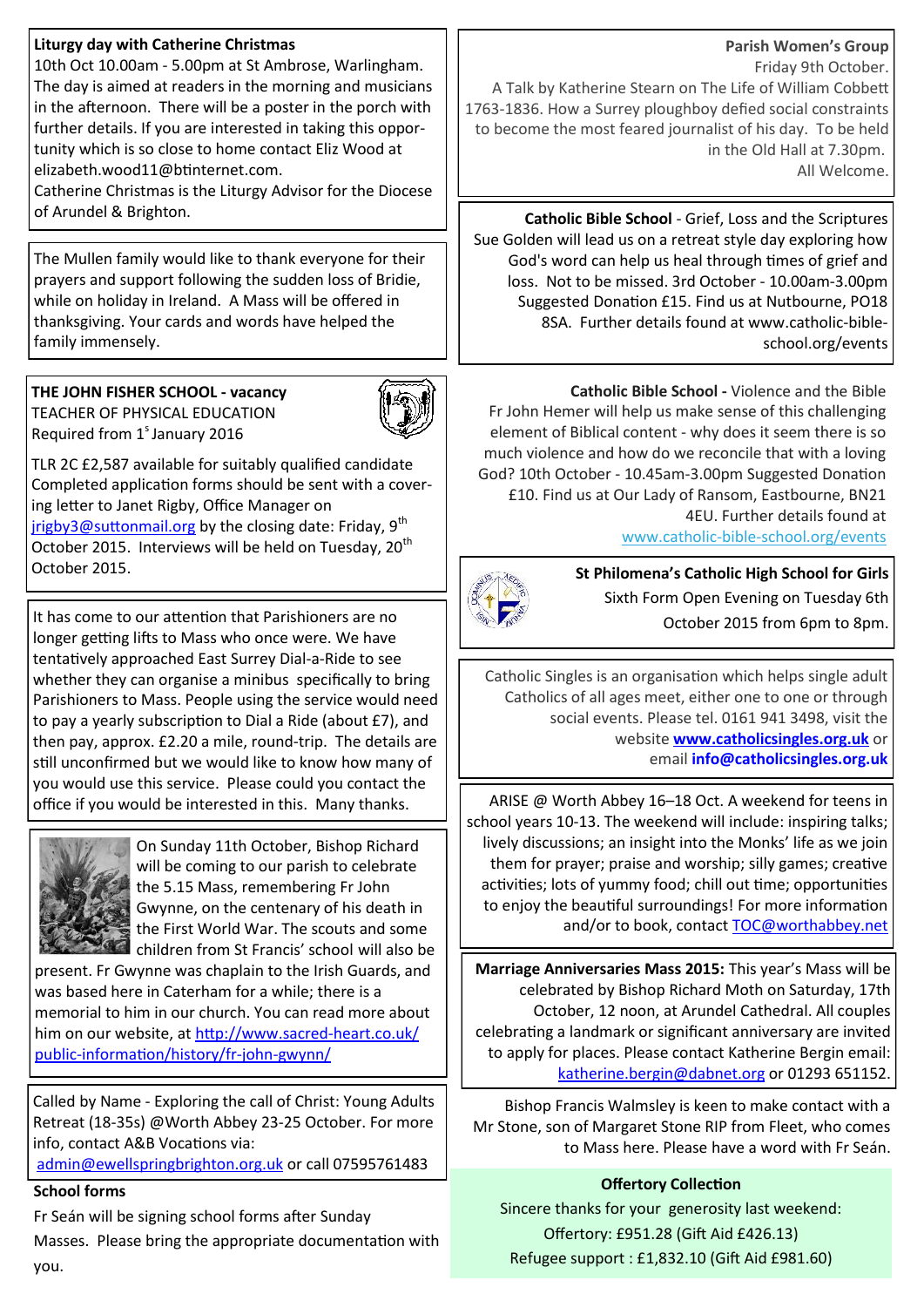#### **WHAT'S ON IN THE PARISH THIS WEEK**

| Sun $27th:$ | CHILDREN'S liturgy at 9am &            |  |
|-------------|----------------------------------------|--|
|             | 10:45am Masses                         |  |
|             | Teas & Coffee after 9am & 10:45am Mass |  |
|             | Deadline for APF box return            |  |
| Mon:        | Teas & Coffees after Mass (Old Hall)   |  |
| Tues:       | 9:15am to 11:15am Toddler Group.       |  |
| Wed:        | 8pm Journey of Faith (Old Sacristy)    |  |
| Fri:        | 7:30pm to 11pm Parish club open        |  |
| Sun 4th:    | CHILDREN'S liturgy at 9am only         |  |
|             | 10:45am Youth Mass                     |  |
|             | Teas & Coffee after 10:45am Mass       |  |

#### **Thomas More Roman Catholic School 11-19**

Open evening for Year 7 2016 entry Thursday 8 October 2015, 6pm - 9:30pm





**CAFOD -** Harvest Fast Day is Friday, 2 CAFOD October. Your support and donations Just one world this Harvest Fast Day will enable our partners to work with people across

the world to have access to tools and training, and empower them to become self-sufficient despite living in the most difficult of conditions. Additionally, your donations this Fast Day will be used to fund our partners work in Europe and the Middle East to support those affected by the refugee crisis.

**Heating:** our church heating system has developed a serious leak, alas! And, worse, it appears to be in a very inaccessible spot—behind the mosaic in our Sacred Heart chapel. So the repair is likely to prove expensive. I am trying to ensure that it will be in working order before the cold(er) weather comes, but I thought I ought to warn you in advance.

*Exploring our Understanding of the Vocation and Sacramentality of Marriage*: A morning's Course for Marriage Catechists on Saturday, 3rd October, from 10 am (coffee from 9.30 am), at DABCEC, 4 Southgate Drive, Crawley RH10 6RP. To book contact Katherine Bergin [katherine.bergin@dabnet.org.](mailto:katherine.bergin@dabnet.org?subject=Marriage%20Course%203%20October)

*Gaudium - The Joy of the Priesthood:* View the latest YouTube video on the joyful vocation of the Priest produced by the A&B Diocesan Vocations Director. Hear priests of the diocese speak of the real joy they find in the priesthood. [Check out the link](http://x4io.mj.am/link/x4io/ngr3uj4/11/wTRDKn0mub4L7W0q9A1fIw/aHR0cHM6Ly93d3cueW91dHViZS5jb20vd2F0Y2g_dj1RY3ZsaHNUTkVtdyZmZWF0dXJlPXlvdXR1LmJl) and share with others. If you would like a copy of the DVD then contact Vocations Director, Fr Terry Martin on **vocations@dabnet.org**.

## **BIKE & BUGGY SALE Saturday 17th October 2015**

9am-11am Centenary Hall, Essendene Road, Caterham on the Hill, CR3 5PB



**Your Prayers are requested for the following persons who are ill or housebound:**

Pat Knight; Kathleen & John Saunders; Helen Keogh; Daisy Hill; Christopher Browne; Kit Monk; Krista Thompson; Jane Hill; Rosemary Whale; Pam Weaver; Jimmy Mullen; Bernie Horrocks; Margaret Robertson; Heather Tordimah; Jenny Rowen; Elizabeth Daley; Eileen, Mel & Rose Lattimore; Bryan Smith; Rose Knight; Oliver Farrell; Seeta Pillay; Christopher Miles; Pat McCoy; John Dunlop, Elise O'Connor, Malcolm Bowen, John Gilford, Chris Norman, Bridget Crook, Baby Tabitha Harrison, Christine Vernon, Peggy Sisman, Maureen Kelly, Sheila French & Val Williams.

#### **Second Collections**

Today there will be a second collection for The catholic Agency for Support of Evangelisation. This is **not** eligible for Parish Gift Aid

Next week there will be a second collection for CAFOD Harvest Feast Day. This collection is not eligible for Parish Gift Aid, CAFOD have provided their own envelopes for your use.



How is your knowledge of the New Testament?

Do you really know Mark from John? What were they saying, and why? What was Jude's warning? - and

what was 'revealed'?

**Join us** for an elucidation of these and more – and of the readings for next Sunday **All welcome!** 

> **8.00p.m. Wednesday 30th September, in the Old Sacristy** (next to the Old Hall)

St Francis' School will be holding two Open Mornings for prospective parents on Tuesday 13<sup>th</sup> October & Thursday 12th November 2015. The Headteacher will

address parents at 9.15am, followed at 9.30am by a tour of the school. Any prospective parents who wish to attend should

contact the school office.

#### **FIRST HOLY COMMUNION 2015 /2016**  Dear Parents / Carers,



Please note that all Catholic children are in Year 3 or above since September 2015 are eligible to make their First Holy Communion in 2016.

Registration forms will be available after Mass today. The deadline for submission is **9th October 2015**. Forms received after this date will not be accepted. Forms will only be available from the Church porch they will not be on the website.

The first parents' meeting will be Thursday 15th October at 8pm in the Old Hall.

Your children will need to be baptised and your family must be registered with the Parish.

*Have you registered with the Parish yet?* Forms can be downloaded from the website [www.sacred](http://www.sacred-heart.co.uk)-heart.co.uk , (under Our Parish). There are also some hard copies at the back of the church.

If you have any questions, please contact Anne Marie Young via email on [fhc.sacredheart@gmail.com](mailto:fhc.sacredheart@gmail.com) .